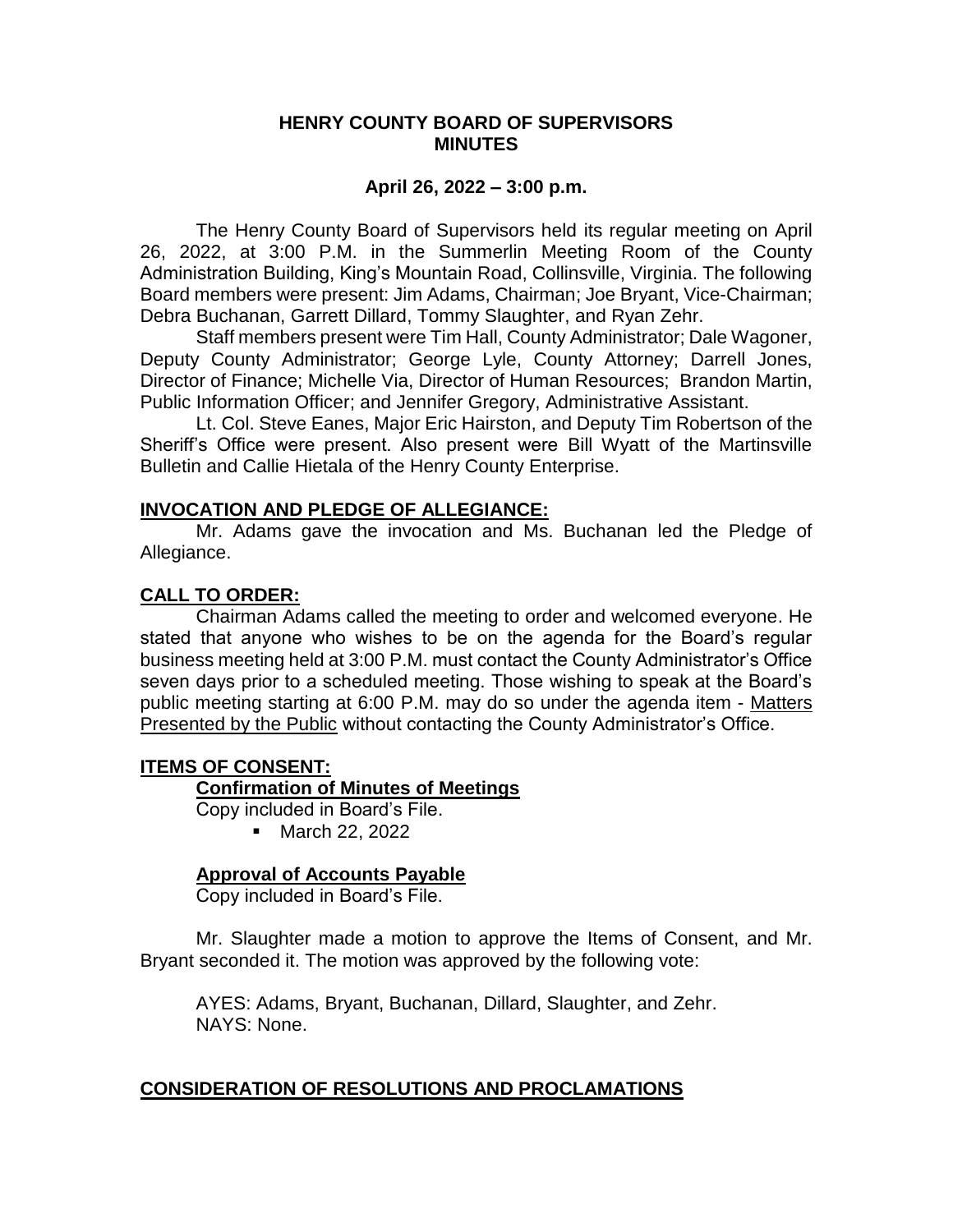- A) Resolution Honoring World War II Veteran Jim Weinerth
- B) Resolution Recognizing the 50<sup>th</sup> Anniversary of Piedmont Community Services
- C) Resolution Honoring the 40<sup>th</sup> Anniversary of Martinsville-Henry County Crimestoppers
- D) Resolution Honoring the 50<sup>th</sup> Anniversary of the Oak Level Ruritan Club
- E) Proclamation Declaring May 11-17, 2022 as National Peace Officers Memorial Week in Henry County

Ms. Buchanan read aloud a resolution recognizing the 50<sup>th</sup> Anniversary of Piedmont Community Services. It was seconded by Mr. Bryant, and the motion was approved by the following vote:

AYES: Adams, Bryant, Buchanan, Dillard, Slaughter, and Zehr. NAYS: None.

Executive Director Greg Preston and Board Chair Brenda Ephraim were present to receive the resolution.

On a motion by Mr. Zehr and seconded by Mr. Bryant, the Board approved the resolutions and proclamation above by the following vote:

AYES: Adams, Bryant, Buchanan, Dillard, Slaughter, and Zehr. NAYS: None.

# **MATTERS PRESENTED BY THE PUBLIC**

Ms. Sandra Haley, Esq. addressed the Board concerning compensation issues in the Public Defender's Office and asked the Board to consider supplementing the State salaries of employees in the office with local funds. (Copy included in Board's File).

Ms. Kathy Deacon, Executive Director of the Martinsville UP Town Partnership, addressed the Board to discuss revitalization efforts. (Copy included in Board's File).

# **REPORT ON DELINQUENT TAX COLLECTION EFFORTS**

Mr. Grindstaff noted that 92.06% of 2021 real estate taxes and 88.34% of personal property taxes had been collected. Since January 1, 2022, TACS has collected approximately \$183,078.03. In addition, there were 66 VRW stops collected in March 2022, and 23 have been collected in April 2022.

# **MONTHLY UPDATE FROM THE MARTINSVILLE-HENRY COUNTY ECONOMIC DEVELOPMENT CORPORATION**

Ms. Sarah Hodges, Director of Tourism and Talent Development of the Martinsville-Henry County Economic Development Corporation, was present to make the monthly update to the Board.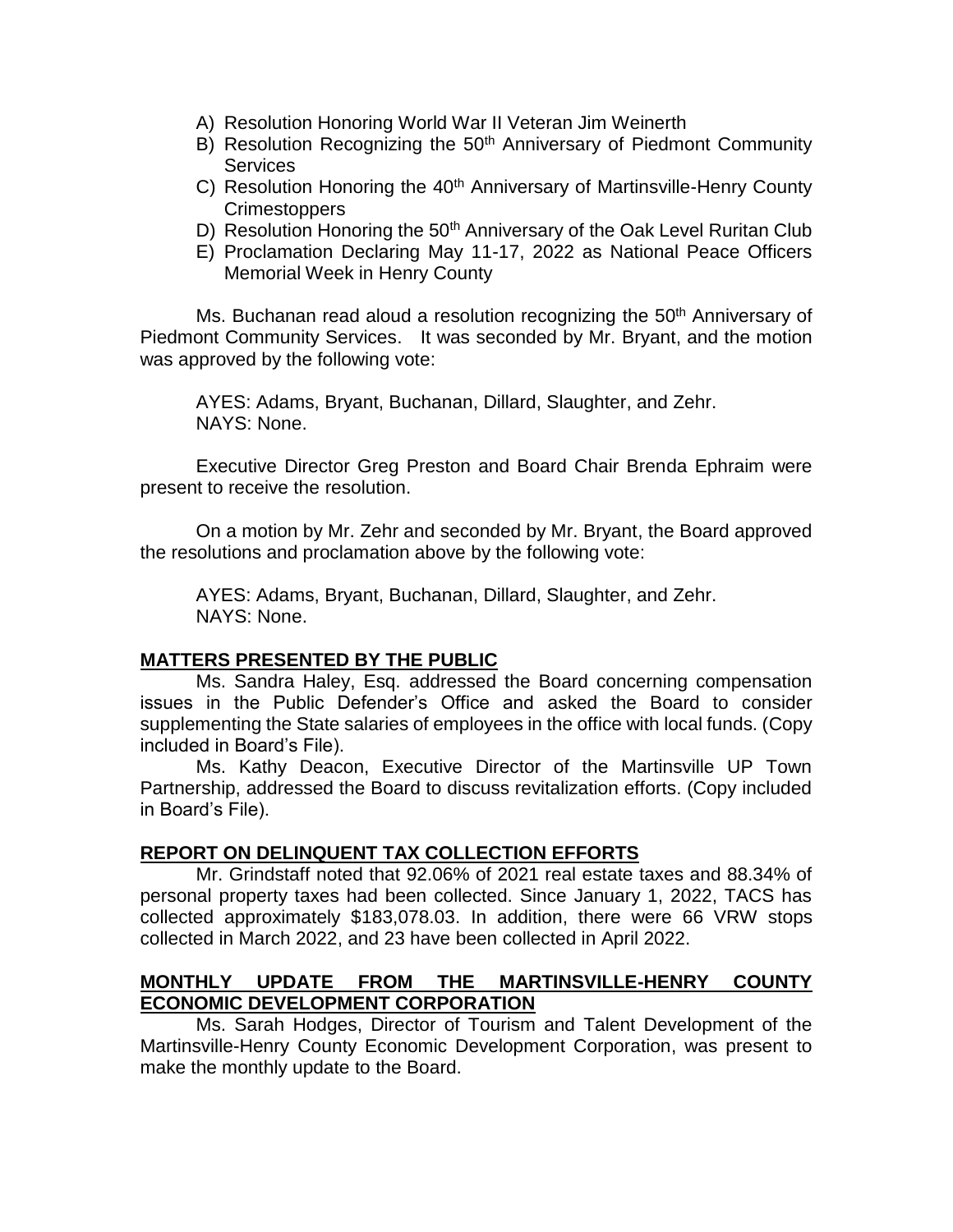# **ADDITIONAL APPROPRIATION AND AWARD OF CONTRACT RE: CONSTRUCTION OF DICK & WILLIE PASSAGE TRAIL PHASE 6A**

Mr. Hall stated that Staff is asking the Board to appropriate grant and reserve funds totaling \$1,380,387 for the construction of section 6A of the Dick & Willie Passage Trail. The amount includes \$257,251 from the reserve fund for the County's match.

In addition, Staff asks that the Board award a contract for \$1,902,470 for the construction to Inland Construction, Inc., located in Abingdon, Virginia. Inland was the low bidder for the project. Staff also asks the Board to award a contract in the amount of \$265,000 to Hurt & Profitt, Inc. for construction administration and testing services related to the project.

On a motion by Mr. Zehr and seconded by Ms. Buchanan, the Board approved the appropriation totaling \$1,380,387 and awarded contracts to Inland Construction, Inc. and Hurt & Profitt, Inc., as outlined above by the following vote:

AYES: Adams, Bryant, Buchanan, Dillard, Slaughter, and Zehr. NAYS: None.

# **AWARD OF CONTRACT RE: GRADING WORK AT COMMONWEALTH CROSSING BUSINESS CENTRE, LOT #5**

Mr. Hall said Staff asked the Board to award a contract in the amount of \$750,000 to C.W. Cauley & Sons, Inc. for site work at Commonwealth Crossing Business Centre, Lot #5. C.W. Cauley & Sons was the low bidder. This project consists of clearing, grubbing, excavation, erosion control, vegetation, and stormwater management to prepare a 6.7-acre pad-ready site.

On a motion by Mr. Bryant and seconded by Mr. Slaughter, the Board awarded a contract in the amount of \$750,000 to C.W. Cauley & Sons, Inc. for site work at Commonwealth Crossing Business Centre, Lot #5 by the following vote:

AYES: Adams, Bryant, Buchanan, Dillard, Slaughter, and Zehr. NAYS: None.

# **AWARD OF CONTRACT RE: ENGINEERING SERVICES FOR SITE WORK AT COMMONWEALTH CROSSING BUSINESS CENTRE, LOT #2**

Mr. Hall said the County was recently awarded a grant from the Virginia Business Ready Sites Program to perform site work at Lot #2 in Commonwealth Crossing Business Centre (CCBC). Staff asked the Board to award a contract in an amount of \$800,000 to the Timmons Group for engineering services for the site work. The contract is based on the terms of a current contract with Timmons for work at CCBC.

On a motion by Mr. Zehr and seconded by Ms. Buchanan, the Board awarded a contract in an amount of \$800,000 to the Timmons Group for engineering services for site work at CCBC, Lot #2 by the following vote:

AYES: Adams, Bryant, Buchanan, Dillard, Slaughter, and Zehr. NAYS: None.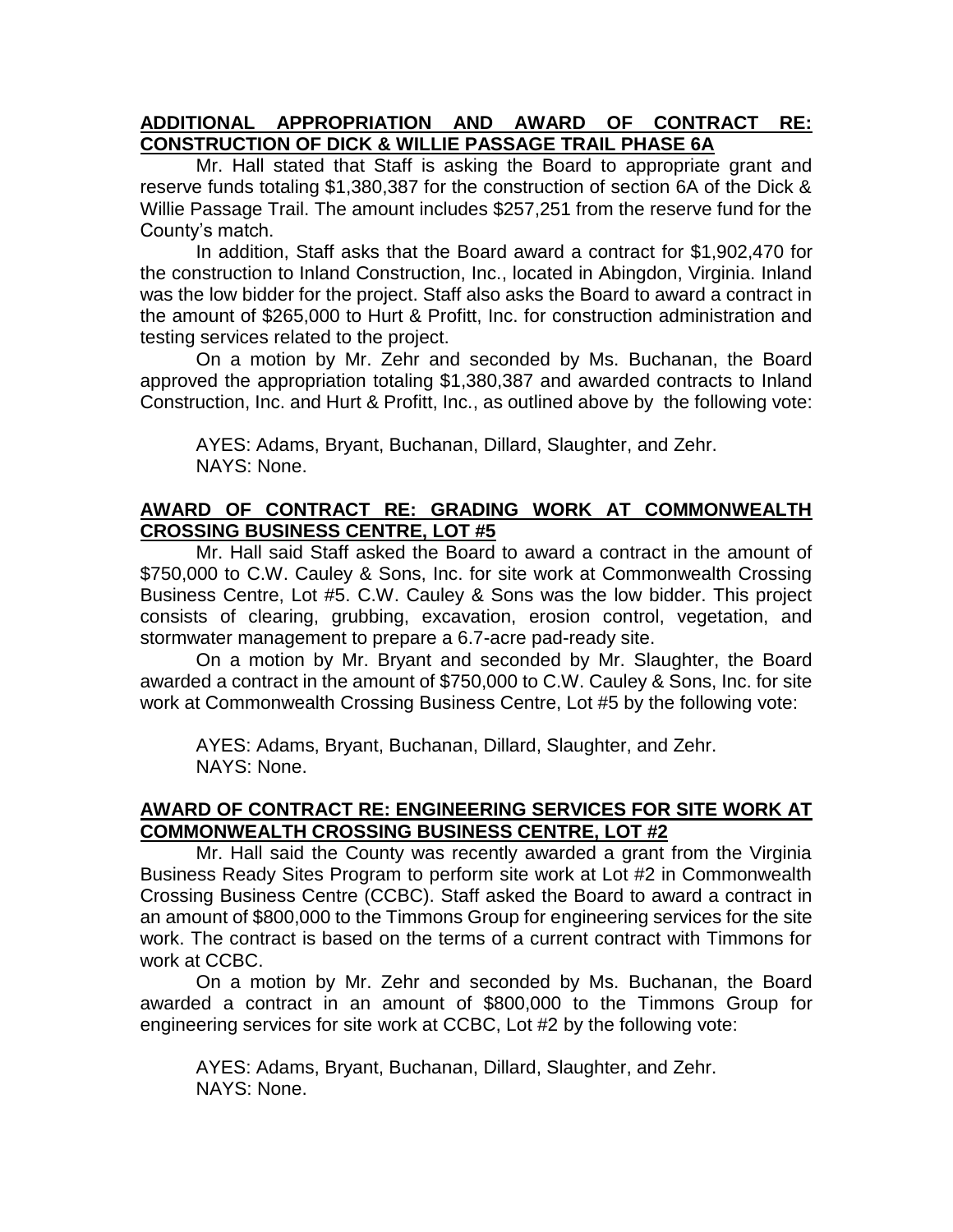# **ADDITIONAL APPROPRIATION RE: GRANT FUNDS – SCHOOL BOARD**

Mr. Hall said the School Board requests that the Board of Supervisors to appropriate the following funds totaling \$355,424:

- 1) \$50,000 received from the American Rescue Plan Act (ARPA), Elementary and Secondary Emergency Relief grant for a tutoring program, and after-school program.
- 2) \$133,656 received from the Virginia Department of Education (VDOE) School-Based Mental Health Grant to aid in recruiting and retaining mental health workers.
- 3) \$171,768 to the School Board Contingency Reserve for grants to account for the VDOE grant and any additional grants awarded this fiscal year by the VDOE.

On a motion by Mr. Slaughter and seconded by Mr. Bryant, the Board approved the additional appropriations totaling \$355,424 by the following vote:

AYES: Adams, Bryant, Buchanan, Dillard, Slaughter, and Zehr. NAYS: None.

# **ADDITIONAL APPROPRIATION RE: ASSET FORFEITURE FUNDS – SHERIFF'S OFFICE**

Mr. Hall said Sheriff Lane Perry asks that the Board appropriate \$26,957 received from State Asset Forfeiture funds. Sheriff Perry has indicated that the funds will be used to cover the overtime costs associated with moving inmates from the old jail to the new adult detention center and for the other overtime expenses associated with changes in the Court mandated by the Circuit Court Judge.

On a motion by Mr. Bryant and seconded by Mr. Slaughter, the Board approved the additional appropriation of \$26,957 from the State Asset Forfeiture fund by the following vote:

AYES: Adams, Bryant, Buchanan, Dillard, Slaughter, and Zehr. NAYS: None.

# **CONSIDERATION OF RESOLUTION RE: WEST PIEDMONT MULTI-JURISDICTIONAL HAZARDOUS MITIGATION PLAN – PUBLIC SAFETY**

Mr. Hall said Matt Tatum, Director of Public Safety, is requesting Board approval of the West Piedmont Multi-jurisdictional Hazardous Mitigation Plan. County staff has worked closely with the Staff of the West Piedmont Planning District and other jurisdictions to draft the proposed updates to the plan. Localities are required to update the plan every five years.

On a motion by Ms. Buchanan and seconded by Mr. Zehr, the Board approved the proposed resolution in support of the West Piedmont Multijurisdictional Hazardous Mitigation Plan by the following vote:

AYES: Adams, Bryant, Buchanan, Dillard, Slaughter, and Zehr.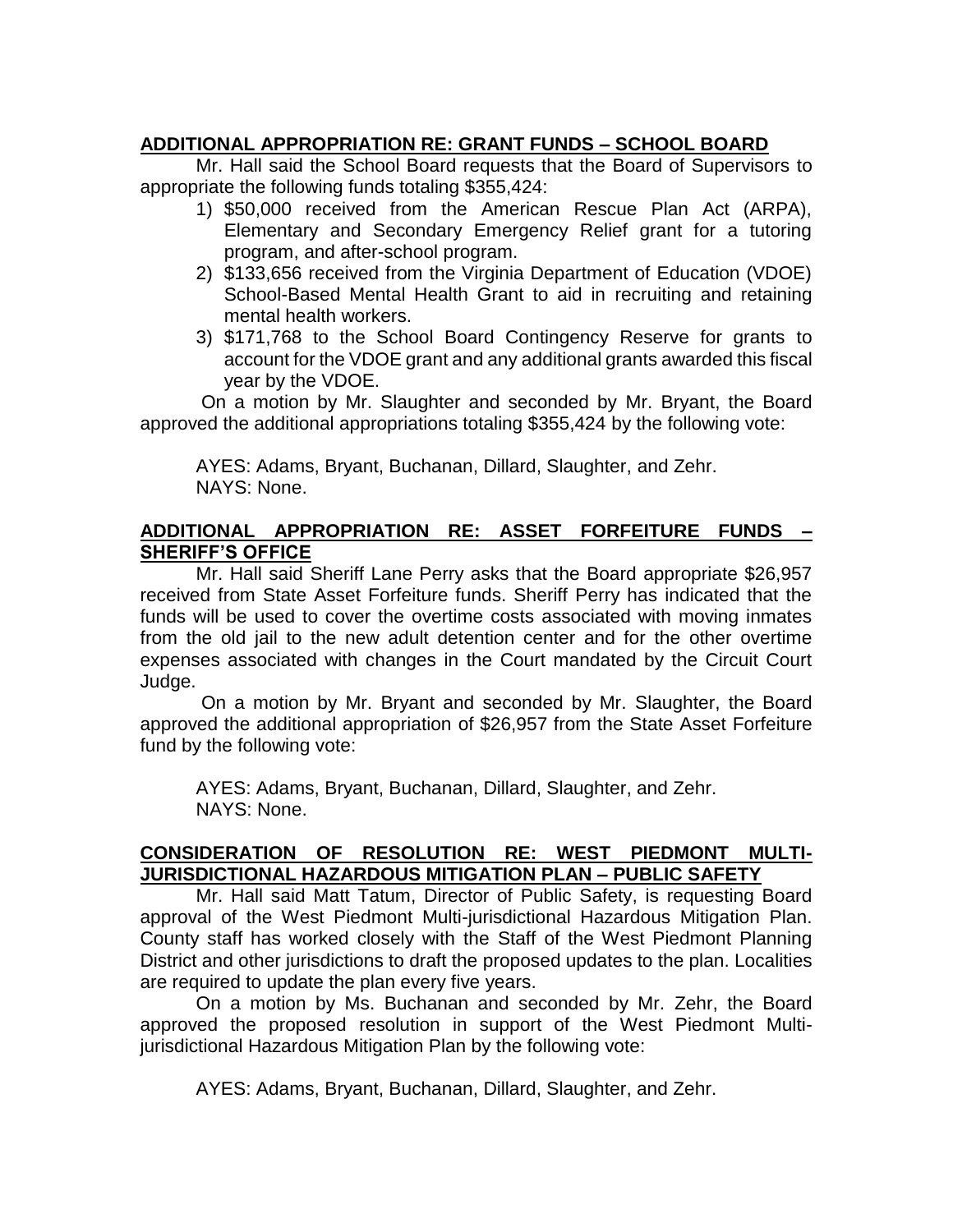NAYS: None.

# **INFORMATIONAL ITEMS**

# **Comments from the Board**

Mr. Dillard said he recommended that any high-level jobs in Henry County be posted internally and externally and offer some training programs for County employees to be best prepared for those jobs.

On a motion by Mr. Bryant and seconded by Mr. Slaughter, the Board approved recognizing POW Memorial remembrance by flying the POW-MIA flag along with the American flag at the Administration building during the month of May by the following vote:

AYES: Adams, Bryant, Buchanan, Dillard, Slaughter, and Zehr. NAYS: None.

Ms. Buchanan wanted to remind everyone of the Memorial Day program at Roselawn at noon on May 30, 2022. In addition, Ms. Buchanan thanked Staff for writing a letter to SOVAH concerning the temporarily closing of the maternity ward. On a motion by Ms. Buchanan and seconded by Mr. Bryant, the Board approved sending the letter to Mr. Alan Larson, Market President of SOVAH Health Danville, and Mr. Spencer Thomas, CEO of SOVAH Health Martinsville, concerning the temporary pause in providing delivery services at the SOVAH-Martinsville facility by the following vote:

AYES: Adams, Bryant, Buchanan, Dillard, Slaughter, and Zehr. NAYS: None

Mr. Adams said on a suggestion by Mr. Dillard that the Board was wearing the new Martinsville Speedway 75<sup>th</sup> anniversary logo shirts and thanked Brandon Martin and other Staff for the design.

Mr. Hall said he attended the NC3 National Signing Day today at Patrick & Henry Community College. The event recognized students' decisions to pursue a college education at Patrick & Henry Community College for a trade or two-year degree. Mr. Hall said there would be a grand opening of the Chief Tassell apartments on April 28<sup>th</sup> at noon. The School and County Budget Public Hearing will be on May 9th at 7:00 P.M. in the Summerlin Meeting Room. The employee recognition banquet is on May 12<sup>th</sup> at 6:00 P.M. at New College Institute.

### **CLOSED MEETING**

Mr. Zehr moved that the Board go into a closed meeting at 4:00 P.M. to discuss the following: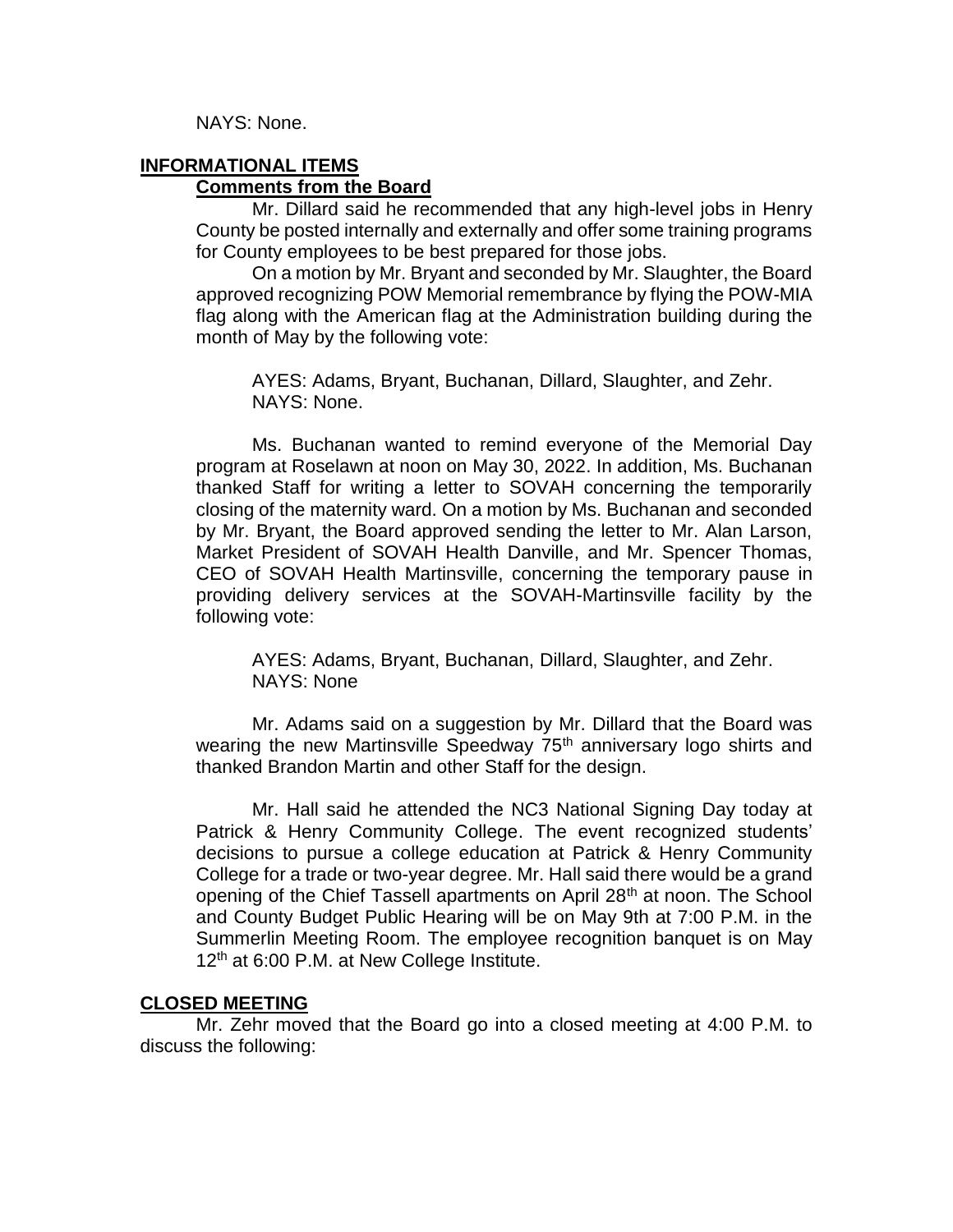- A) §2.2-3711(A)1 for Discussion of Appointees to the Henry-Martinsville Social Services Board, Parks and Recreation Board, Patrick & Henry Community College Board, and Piedmont Regional Community Services Board
- B) §2.2-3711(A)7 for Discussion of Pending Legal Matters
- C) §2.2-3711(A)3 for Discussion of Acquisition/Disposal of Real Estate
- D) §2.2-3711(A)5 for Discussion of As-Yet Unannounced Industries

Mr. Bryant seconded the motion, and it passed by the following vote:

AYES: Adams, Bryant, Buchanan, Dillard, Slaughter, and Zehr. NAYS: None.

#### **OPEN MEETING**

The Board returned to open meeting at 4:53 P.M. on a motion by Ms. Buchanan, seconded by Mr. Zehr, and it carried by the following vote:

AYES: Adams, Bryant, Buchanan, Dillard, Slaughter, and Zehr. NAYS: None.

### **CERTIFICATION OF CLOSED MEETING**

Mr. Wagoner read the Certification of the Closed Meeting and took a roll call vote.

Board members voting in the affirmative were Mr. Zehr, Mr. Dillard, Mr. Bryant, Ms. Buchanan, Mr. Slaughter, and Mr. Adams.

Henry-Martinsville Social Services Board - On a motion by Ms. Buchanan and second by Mr. Zehr, the Board unanimously approved the re-appointment of Joshua B. Tucker to a four-year term ending May 31, 2026

Mr. Adams recessed the meeting at 4:56 P.M. until 6:00 P.M.

Mr. Adams welcomed everyone to the 6:00 P.M. portion of the meeting.

### **PUBLIC HEARING – SIX-YEAR SECONDARY ROAD PLAN, OPEN FORMAT, 6:00 P.M. TO 6:30 P.M. (MEETING ROOM #1 – RIGHT SIDE)**

Mr. Adams said the joint public hearing by VDOT and the Board of Supervisors is being held in an open format from 6:00 P.M. to 6:30 P.M. in meeting room #1 (right side). VDOT advertised the public hearing. Citizens will have the opportunity to come in during the public hearing to review and discuss the Six-year Secondary Road Plan with VDOT officials. Lisa Hughes will prepare the minutes of the hearing, make any recommended changes to the list of projects, and submit the revised document to the Board for approval at its May 24 meeting.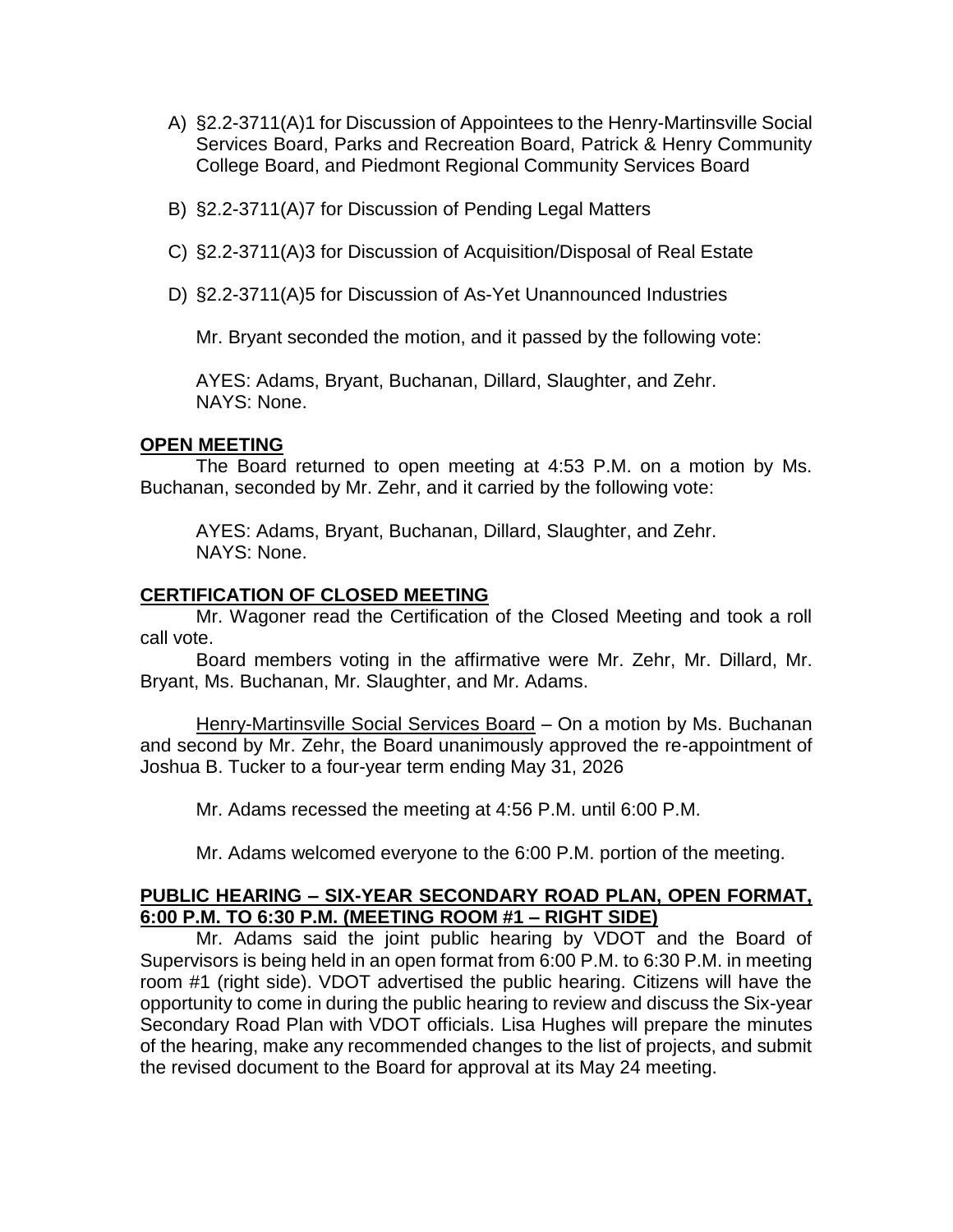# **RESOLUTION HONORING THE 50TH ANNIVERSARY OF THE OAK LEVEL RURITAN CLUB**

Mr. Slaughter read aloud a resolution honoring the  $50<sup>th</sup>$  Anniversary of the Oak Level Ruritan Club. It was seconded by Mr. Bryant, and the motion was approved by the following vote:

AYES: Adams, Bryant, Buchanan, Dillard, Slaughter, and Zehr. NAYS: None.

Members of the Oak Level Ruritan Club were present to receive the resolution.

### **RESOLUTION RECOGNIZING THE NELSON MOTORSPORTS RACE TEAM**

Ms. Buchanan read aloud a resolution recognizing the Nelson Motorsports Race Team. It was seconded by Mr. Slaughter, and the motion was approved by the following vote:

AYES: Adams, Bryant, Buchanan, Dillard, Slaughter, and Zehr. NAYS: None.

Members of Nelson Motorsports and Jack McNelly, CARS Tour Owner, were present to accept the resolution. Mr. McNelly said the team was successful on the track and had integrity, loyalty, and cooperativeness.

# **PUBLIC HEARING – CONSIDERATION OF UPDATE TO SOLID WASTE MANAGEMENT PLAN**

Mr. Hall said Henry County is a partner with the City of Martinsville and the Town of Ridgeway in a Solid Waste Management Plan (SWMP). The Plan outlines the long-term strategy and goals set by the three entities concerning solid waste management. The goals of this SWMP include coordinating the effects of the entities regarding solid waste management and planning. In addition, the Plan outlines objectives for the management of solid wastes, including, at a minimum, all of the following elements: source reduction, reuse, recycling, resource recovery (waste-to-energy), and landfilling and transfer stations. The Board must hold a public hearing before approving the plan.

Mr. Adams opened the public hearing at 6:14 P.M. There being no one present who wished to speak, Mr. Adams closed the public hearing at 6:15 P.M.

On a motion by Mr. Bryant and seconded by Mr. Zehr, the Board approved the updated Solid Waste Management Plan by the following vote:

AYES: Adams, Bryant, Buchanan, Dillard, Slaughter, and Zehr. NAYS: None.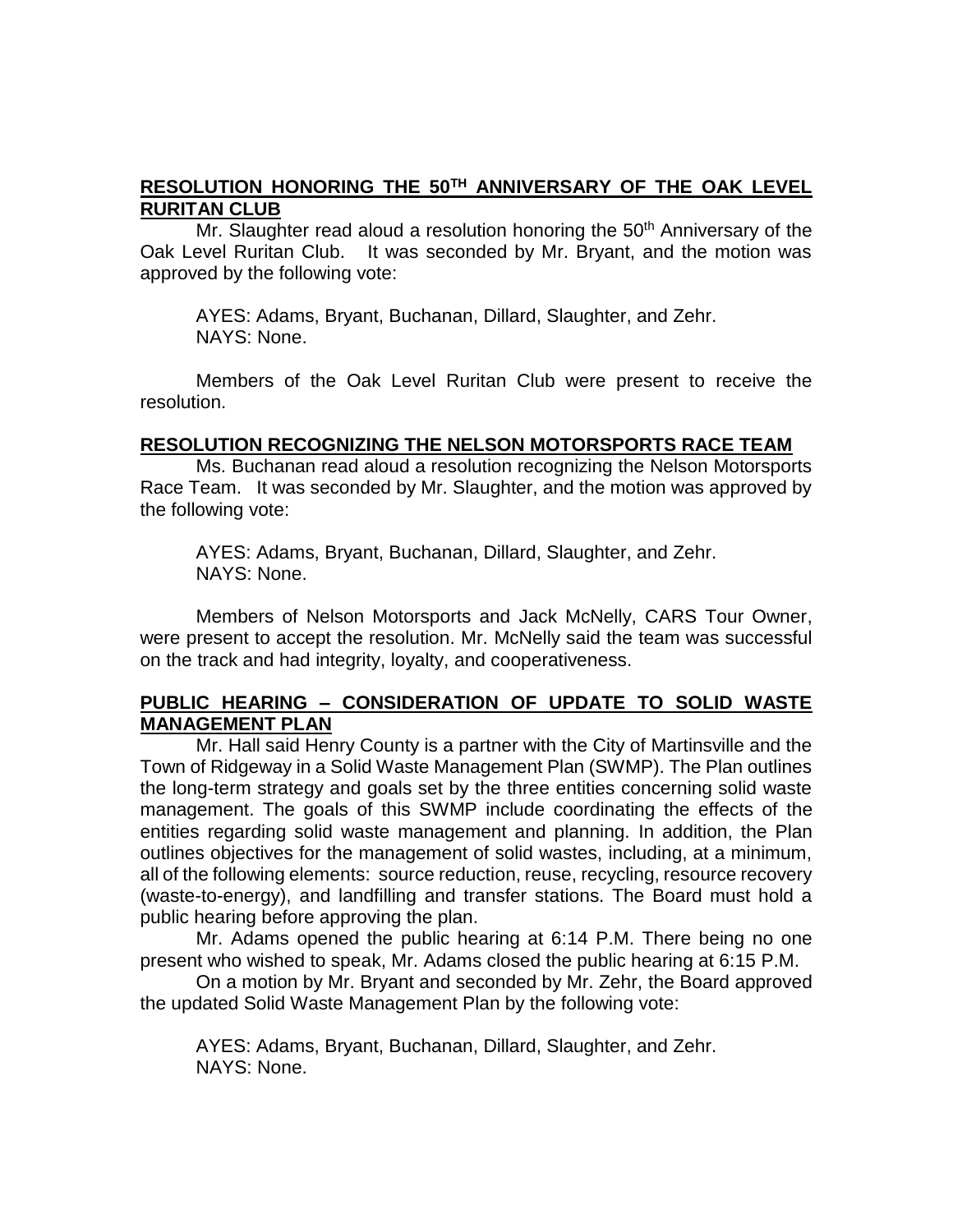# **PUBLIC HEARING – CONSIDERATION OF AN ORDINANCE CREATING A TOURISM ZONE**

Mr. Hall said at the last meeting, Staff recommended that the Board consider establishing a Tourism Zone in Henry County to help recruit tourismrelated businesses to our community. Much like traditional industry enterprise zones, a tourism zone allows companies to take advantage of state and local tax incentives not available to businesses elsewhere. These incentives aim to stimulate business attraction, growth, and increased employment opportunities within the County.

Staff recommends that Henry County's tourism zone mirror the areas of the County zoned as Commercial B-1. To be eligible for incentives similar to enterprise zone incentives, the tourism-related business would have to make new capital investment of at least \$500,000 and create five new full-time jobs.

Before adopting the ordinance, the Board must hold a public hearing on the matter. The public hearing has been properly advertised and is scheduled for this meeting.

Mr. Adams opened the public hearing at 6:15 P.M. There being no one present who wished to speak, Mr. Adams closed the public hearing at 6:15 P.M.

On a motion by Mr. Zehr and seconded by Mr. Slaughter, the Board adopted the tourism zone ordinance by the following vote:

AYES: Adams, Bryant, Buchanan, Dillard, Slaughter, and Zehr. NAYS: None.

# **PUBLIC HEARING – BUDGET AMENDMENT ALLOCATING SALES TAX REVENUE**

Mr. Hall said at the last meeting that the Board voted to replace \$2.6 million in the budget previously appropriated for school debt from the reserve funds and set a public hearing for April 26 at 6:00 P.M. as required when amending the budget by more than 1%. The public hearing has been properly advertised and scheduled for this meeting.

Mr. Adams opened the public hearing at 6:15 P.M. Mary Martin addressed the Board in favor of replacing \$2.6 million in the budget appropriated for schools. Ms. Martin also stated her disapproval of the Proposed County FY 2022-23 Budget cutting funds to the schools. Mr. Adams closed the public hearing at 6:22 P.M.

On a motion by Mr. Zehr and seconded by Ms. Buchanan, the Board approved the appropriation to replace \$2.6 million in the budget previously appropriated for school debt from the reserved funds by the following vote:

AYES: Adams, Bryant, Buchanan, Dillard, Slaughter, and Zehr. NAYS: None.

# **MATTERS PRESENTED BY THE PUBLIC**

Mr. Roger Saunders addressed the Board concerning the lack of a local Comcast office.